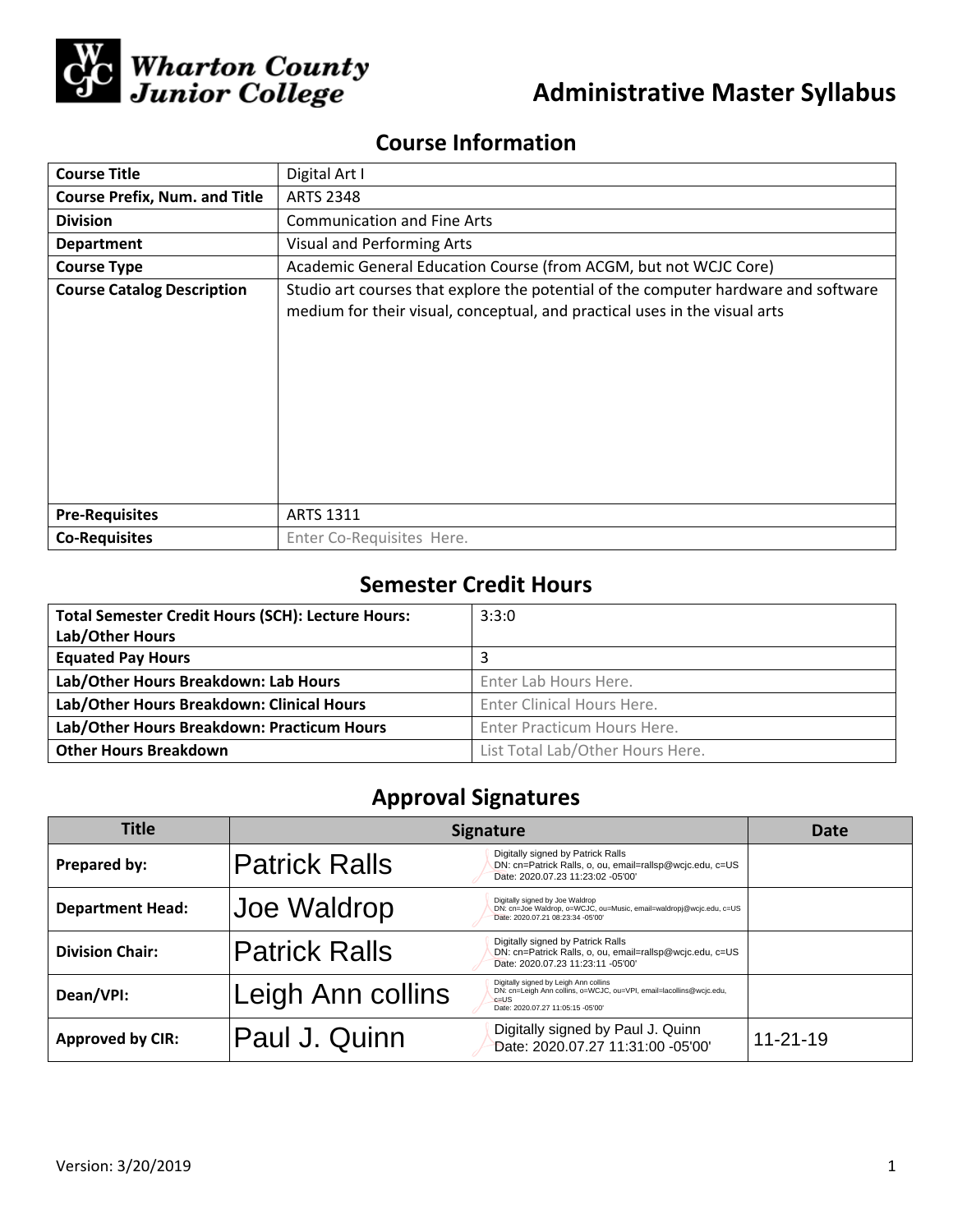## **Additional Course Information**

**Topical Outline:** Each offering of this course must include the following topics (be sure to include information regarding lab, practicum, and clinical or other non‐lecture instruction).

- Color Theory
- Printing and presentation of digital art
- Photographing 2D & 3D
- Adobe Illustrator and Adobe Photoshop basics
- Principles of Design and Visual Elements

#### **Course Learning Outcomes:**

#### **Learning Outcomes – Upon successful completion of this course, students will:**

- Identify and apply the elements of art and principles of two-dimensional design
- Identify and apply technical aspects of film and photography for online presentation of work
- Demonstrate the ability to create presentation quality images of 2D and 3D fine arts
- Demonstrate creative skill in aesthetic problem solving within digital media programs

#### **Methods of Assessment:**

- Papers
- **•** Group Assignments
- Projects (Rubrics)
- Quizzes
- Class Participation & Critiques
- Portfolio review

### **Required text(s), optional text(s) and/or materials to be supplied by the student:**

Beginner's Guide to Digital Painting in Photoshop by Nykolai Aleksander, Richard Tilbury. (ISBN: 9780955153075) Adobe Illustrator CC Classroom in a Book (ISBN: 0321929497)

### **Suggested Course Maximum:**

10

### **List any specific or physical requirements beyond a typical classroom required to teach the**

#### **course.**

Computer lab with Adobe Illustrator and Photoshop CC

**Course Requirements/Grading System:** Describe any course specific requirements such as research papers or reading assignments and the generalized grading format for the course.

 $90 - 100$  A 89-80 B 79-70 C 69‐60 D 59 or below F